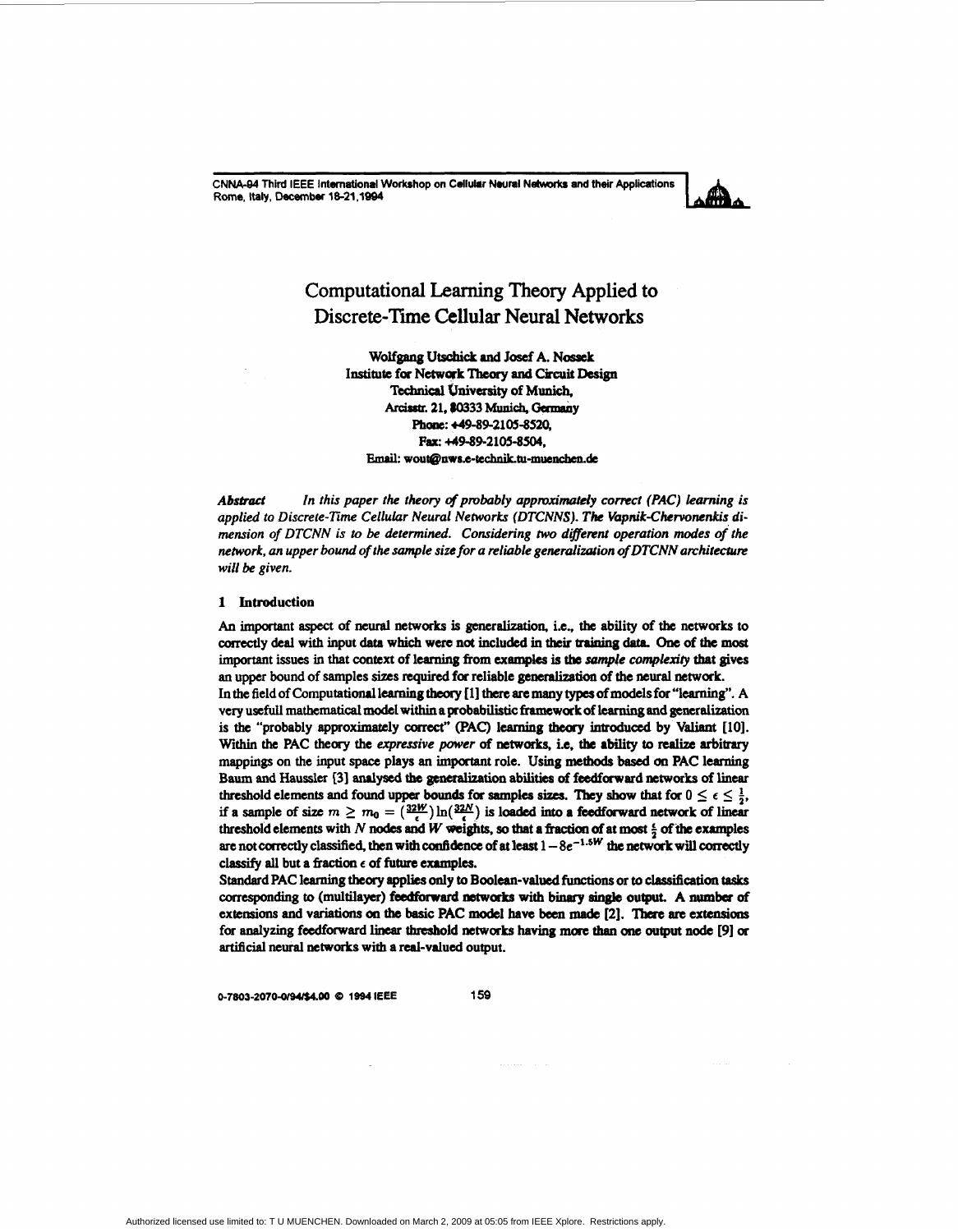In the next section we will give a brief description of the PAC learning theory applied to neural **networks. Due** to the geometrical properties **and** constraints of **D"Ns** we obtain a **bound for the** expressive power of **this type** *of* **Cellular** Neural Networks in section 3. In section **4**  we derive **the** sample complexity of **DTCNNs,** i.e. **an** upper **bound** of **the** sample *size* that **guarantees** a *certain* generalization of **the network.** 

## 2 **PAC** Learning

**PAC** learning represents a probabilistic framework for learning **from** examples in the field of **neural** networks. In **this** framework there is a given set *of* inputs and a **space** *of* functions called *hypotheses space H<sub>net</sub>* that is within the scope of the given network. There is assumed to be an unknown *target concept*  $t: X \rightarrow Y$  from the *input space* to  $\{0, 1\}$ . The goal of learning **is** *to* **produce an** appropriate adjustment of *be* weights of **the ntd** network that **realizes** a good approximation called *hypothesis h* of the unknown underlying *target concept t*. For the derived hypothesis  $h$  to have a predictive power there must be a relation between the training and testing set of examples, i.e., **in BC lcafbg the** *test sample* **has to** be drawn according to the same probability distribution  $\mu$  as the *training sample*. Formally spoken, the input space is a probability space  $(X, \mu)$  and the hypotheses space  $H_{net}$  is a set of measurable functions from X to  $\{0,1\}$ . The target concept t is assumed to be element of  $H_{net}$ . A *learning algorithm* is one that takes the examples **and produces** *the* hypothesis. **For** the subsequent outline *of* the **hory**  we **make some useful &finitions.** 

**Dt6nition 1: Let** *the training sampk* **s** *for the target concept t with sample size* **rn** *defined by* 

$$
s = ((x_1, t_1), (x_2, t_2), \cdots, (x_m, t_m)) \in S(m, t) \subset (X \times \{0, 1\})^m,
$$
  

$$
t_i = t(x_i).
$$

**Definition 2:** *The observed emr of the trained network (hypothesis) on the training sample with* **respect** *to rhe target concept* **is** *given by* 

$$
er_s(h,t) = \frac{1}{m} |\{i \in \{1,\cdots,m\} \mid h(\mathbf{x}_i) \neq t(\mathbf{x}_i)\}|.
$$

**Definition 3:**  *Consequently the emr of the trained network on the total input space with respect to the target concept equals* 

$$
er_{\mu}(h,t) = Prob_{\mu}\{\mathbf{x} \in X \mid h(\mathbf{x}) \neq t(\mathbf{x})\}.
$$

**A** characteristic property *of* **an neural** network **architecture** is **the** maximum possible number *of*  different classifications  $\Pi_H(m)$  that can be realized by the chosen network for a sample with a given *size.* 

Definition 4: The corresponding growth function is defined by

$$
\Pi_H(m) = \max_{\mathbf{x} \in X} |\{(h(\mathbf{x}_1), h(\mathbf{x}_2), \cdots, h(\mathbf{x}_m)) \in \{0, 1\}^m | h \in H_{\text{net}}\}|.
$$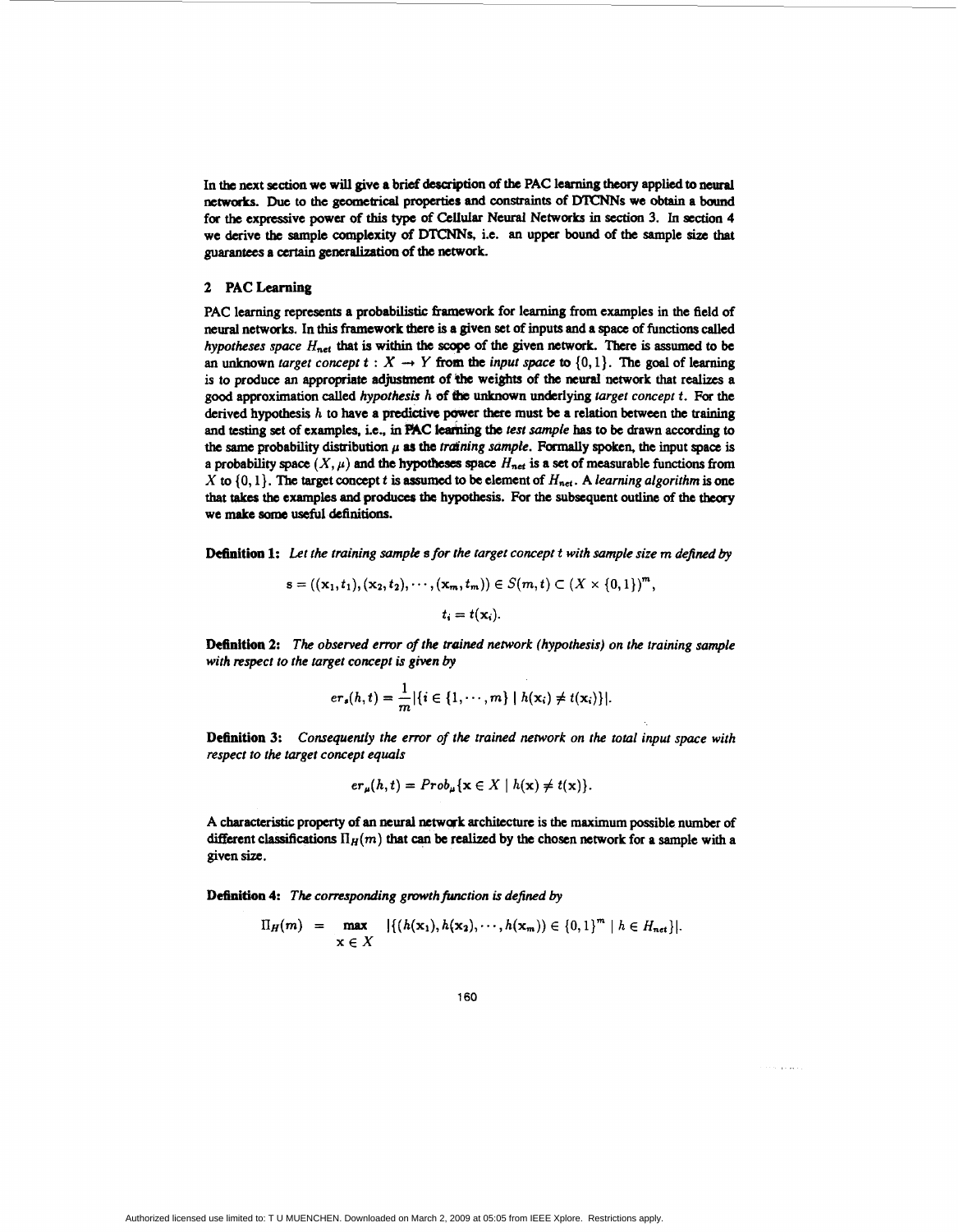With the definition of the growth function we are able to give the subsequent theorem according to the sample complexity of reliabe generalization.

**Theorem 1:** Suppose that  $H_{net}$  is the hypotheses space of all mappings that can be performed by the neural network on the input space  $(X, \mu)$ , and that t,  $\mu$  and  $\epsilon$  are arbitrary but fixed. **Then** 

 $Prob_{u}^{m} \{s \in S(m, t) \mid for \ all \ h \in H_{net} \}$ ,  $er_{s}(h, t) = 0 \Rightarrow er_{\mu}(h, t) \leq \epsilon \} \geq 1-2\Pi_{H}(2m)2^{-cm/2}$ for all positive integers  $m \geq \frac{8}{\epsilon}$ ,

i.e., if no error can be observed on the training sample of size m (sample complexity) after training the network the probability of an error of at most  $\epsilon$  on future examples tends to certainty under certain assumptions of the growth function.

Proof: in [4, 1].

The growth function  $\Pi_H(m)$  depends on the set of hypotheses that can be realized by the given neural network, i.e., it depends on the topology of the network and the activation function of its nodes and the weights of its connections between nodes. There is a surjection from the space of possible weight assignments to the space of hypotheses. It is clear, that for any sample size  $m$ the growth function is bounded by

 $\Pi_H(m) \leq 2^m$ ,

i.e., the number of possible binary functions on m patterns. An appropriate measure of the expressive power of a network architecture is the value of the sample size  $m_{VC}$  that turns out to be the largest one at which the network still has the power to induce all  $2<sup>m</sup>$  binary functions. Hence the Vapnik-Chervonenkis dimension  $m_{VC}$  [2] is defined as

Definition 5: Vapnik-Chervonenkis dimension is given by

 $m_{VC}$  = max m subject to  $\Pi_H(m) = 2^m \wedge \Pi_H(m+1) < 2^{m+1}$ .

If there is no finite  $m_{VC}$  the VC dimension is called infinite. If a neural network has an infinite VC dimension it is not learnable in the sense of PAC learning theory [2]. For finite VC dimension the following result holds [8]:

for all 
$$
m \geq m_{VC}
$$
  $\qquad \Pi_H(m) \leq \left(\frac{em}{m_{VC}}\right)^{m_{VC}}$ .

The definition of the VC dimension helps to introduce a more sophisticated notation of theorem 1 [1].

161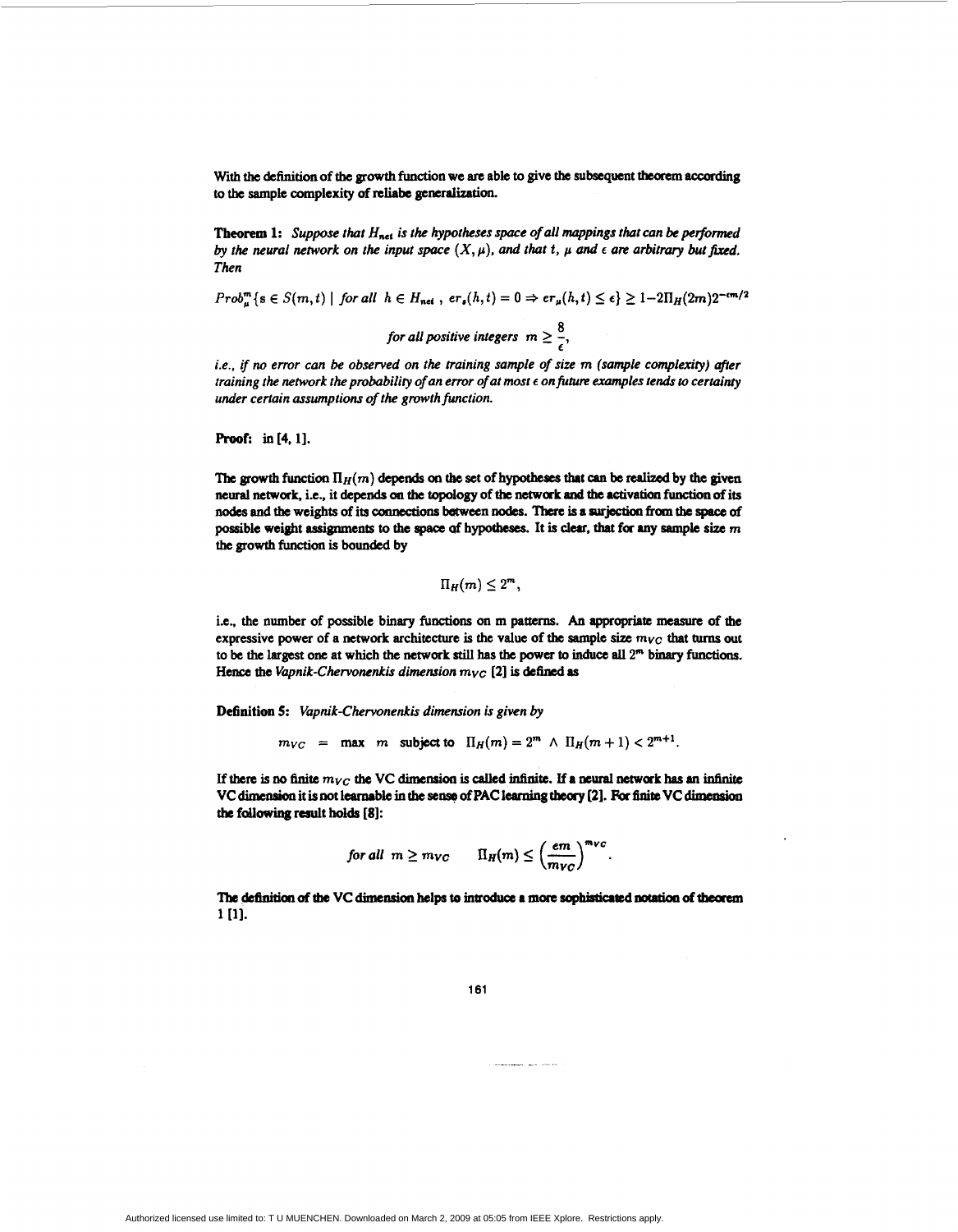*The sample complexity is the least value*  $m_0(\delta, \epsilon)$  *such that for all target concepts t and probability distributions*  $\mu$  *and*  $0 \le \delta, \epsilon$ *,* 

*Prob*<sup>*m*</sup><sub>*s*</sub>  $\{s \in S(m,t) | for all h \in H_{net}, er_s(h,t) = 0 \Rightarrow er_\mu(h,t) \leq \epsilon\} \geq 1 - \delta$ *whenever*  $m \geq m_0(\delta, \epsilon)$ .

$$
It holds \quad m_0(\delta,\epsilon) \leq \frac{4}{\epsilon} \left[ m_{VC} \lg \frac{12}{\epsilon} + \lg \frac{2}{\delta} \right].
$$

### **3 Expressive Power of DTCNNs**

The Discrete-Time Cellular Neural Network (DTCNN) [5] is a discrete-time version of the CNN. Its characteristic properties are the **architectural features** of **CNN,** translationally invariant weights, local intcrconncctions. **binary** output property and **a** *signum* activation function. **The**  DTCNN is a nonlinear discrete-time first-order dynamical system and can be viewed as a special *case* of a standard Hopfield model **with** a parallel updaw **strategy.** Let *M* be **the number of**  cells on the cell grid of the DTCNN. Then  $u(t) \in [-1, +1]^M$  and  $y(t) \in \{-1, +1\}^M$  denote the vector of the input signals and the output vector of the cells. The vector of the cell states  $x(t) \in R^M$  is defined by the state equation,

$$
x(t+1) = Ay(t+1) + Bu(t+1) + i
$$
  

$$
y(t+1) = sgn(x(t+1)).
$$

A more compact notation for **the** operation of **the network** at **cell** level is the *cell* level *notation*  that relates to the view of a single **cell as** a standard peraptron architecture. Introducing the vectors **e**<sub>c</sub> and **p** the cell output of a cell can be written by the *local transition function f*,

$$
\mathbf{y}_c(t+1) = \text{sgn}(\mathbf{p}^T \mathbf{e}_c(t)),
$$

where  $e_c(t)$  comprises the total number of input lines for a single cell  $c$  including the input  $s$  **ignals**  $u_c(t)$  of the cell itself and the output signals  $y(t)$  of nearby cells, due to the recurrent structure of the network. By analogy with  $e_c(t)$  the vector p comprises the corresponding weights of all input signals of the cell. Each of **the** vectors is assumed to have *N* elements. The details are omitted here. For more information see [6]. The global mapping properties of the network refer to the mappings performable by a DTCNN from the input signals  $u(t)$  and the initial states  $y_0$  of the cells to the outputs  $y(T)$  at a fixed time-step T. For analyzing the expressive **power** of the DTCNN **the number** *of* **perforntable globst** mappihgs is of partiah interest. *An* independent criteria **for** the expressive power is the VC dimension of the network architecture.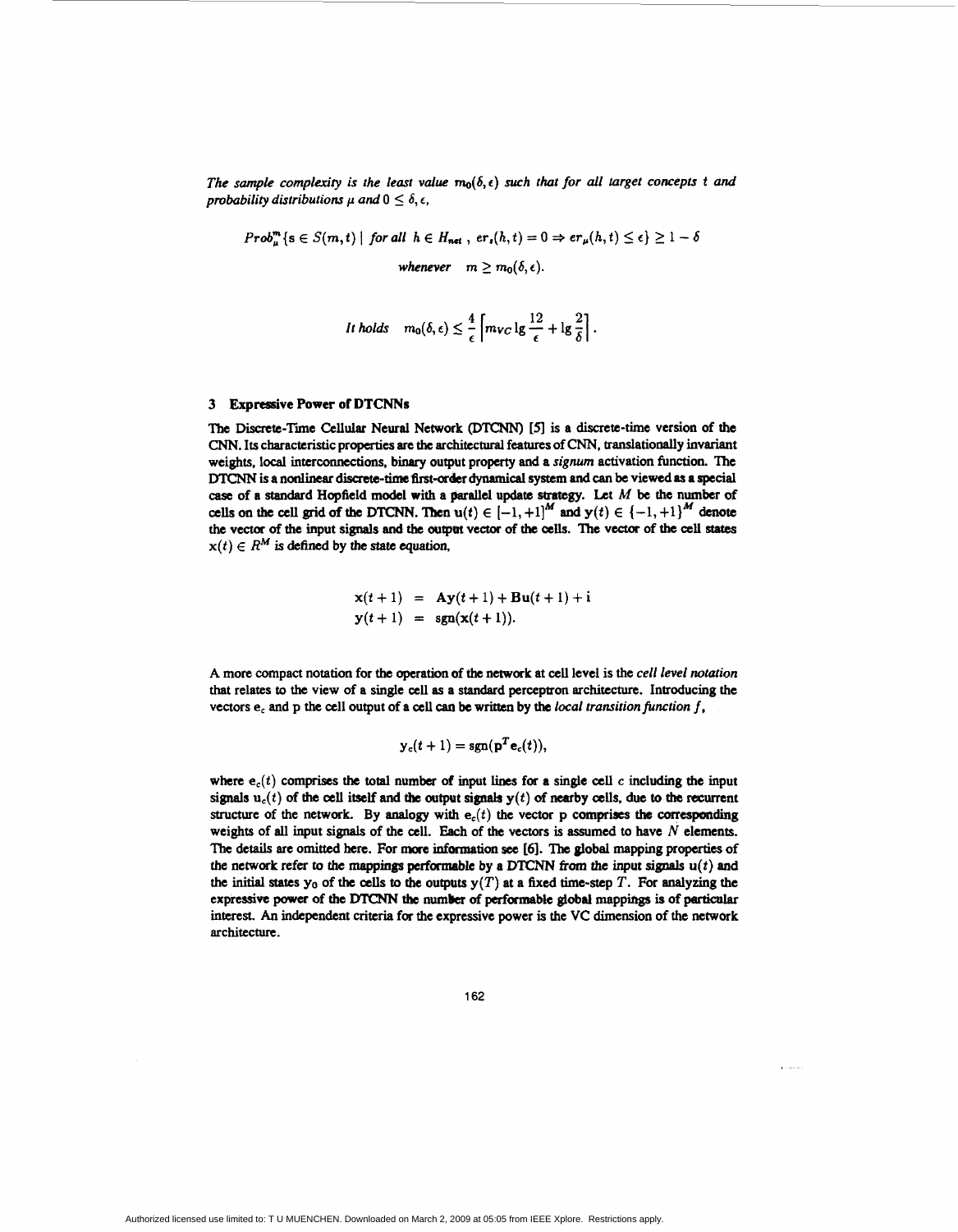**Theorem 2:** *The VC dimension of a DTCNN is given by* 

$$
VCdim \leq N+1.
$$

**proof:** Due to the translational invariance of the templates and the perceptron-like architecture of the DTCNN cells, the number of performable mappings by a DTCNN can be bounded by the number of mappings performable by a single *N-input linear threshold element*. Consequently, the growth function (VC dimension) of the lineaer threshold element is an upper bound for **the growth** function **(VC** dimensioa) **of th D"N.** 'Ibe **VC dimension** *of* a N-input linear threshold element is defined by  $N + 1$  [2].

Obviously, only **the** *number* of performable mappings **is compared** with **the** corresponding quantity of a lineaer threshold element. Due **to the** recurrence of the **MC" architecture.** a DTCNN *can* **realize mace sophisticated** *mappings* tben a simple **perccptron archhcturc.** 

#### **4** Sample Complexity *of* **DTCNNs**

The mapping propertics of **the** DTCNN critically depend *on* **the mode** *of* operation *of* **the**  network. There **are** two interesting *cases* which **arc** suitable **for the** analysis *of* its sample *com*plexity. In both **cases the** D" **constitutes** a mapping from *one* multiple *space* **to another.**  The multiple nature of the mapping does not affect the results of the PAC learning. See also  $[9]$ . In the first case we consider the global mapping of the network from a constant input vector  $u(0)$  and the initial state  $y(0)$  to an output vector  $y(T)$  after T time-steps.

**Remark 1:** *The sample complexity of learning the global mapping*  $(u(0), y(0)) \rightarrow y(T)$  of a *DTCNN does not depend on the number* **of** *time-steps of the trajectory and can be written* **as** 

$$
m_0(\delta,\epsilon) \leq \frac{4}{\epsilon} \left[ (N+1) \lg \frac{12}{\epsilon} + \lg \frac{2}{\delta} \right]
$$

The second case deals with learning a trajectory of the output vector  $y(t)$  through the time axis for  $T$  time steps. Due to the discrete-time hattire and the parallel update strategy of the<br>DTCNN the learning of a trajectory can be split into a problem of  $T$  global transitions of the<br> $M$  cells. Therefore, takin the **learning** environment **already** *can* **be** idtntified at **the** level *of* local **transitions** *of* **th.** cells. axis for *T* time steps. Due to the discrete-time nature and the parallel update strategy of the

**Remark 2:** *The sample complexity of learning a trajectory* (u(0), u(1),  $\dots$ , u(T-1), y(0))  $\rightarrow$  $(y(1), y(2), \dots, y(T))$  of the output vector  $y(t)$  for a sequence of the input vector  $u(t)$  and the *initial state* **y(0)** *of the DTCNN refers to the reliable amount of trajectories and* **is** *given by* 

$$
m_0(\delta,\epsilon) \leq \frac{4}{\epsilon} \left[ \frac{1}{T \cdot M} \left( (N+1) \lg \frac{12}{\epsilon} + \lg \frac{2}{\delta} \right) \right].
$$

#### **163**